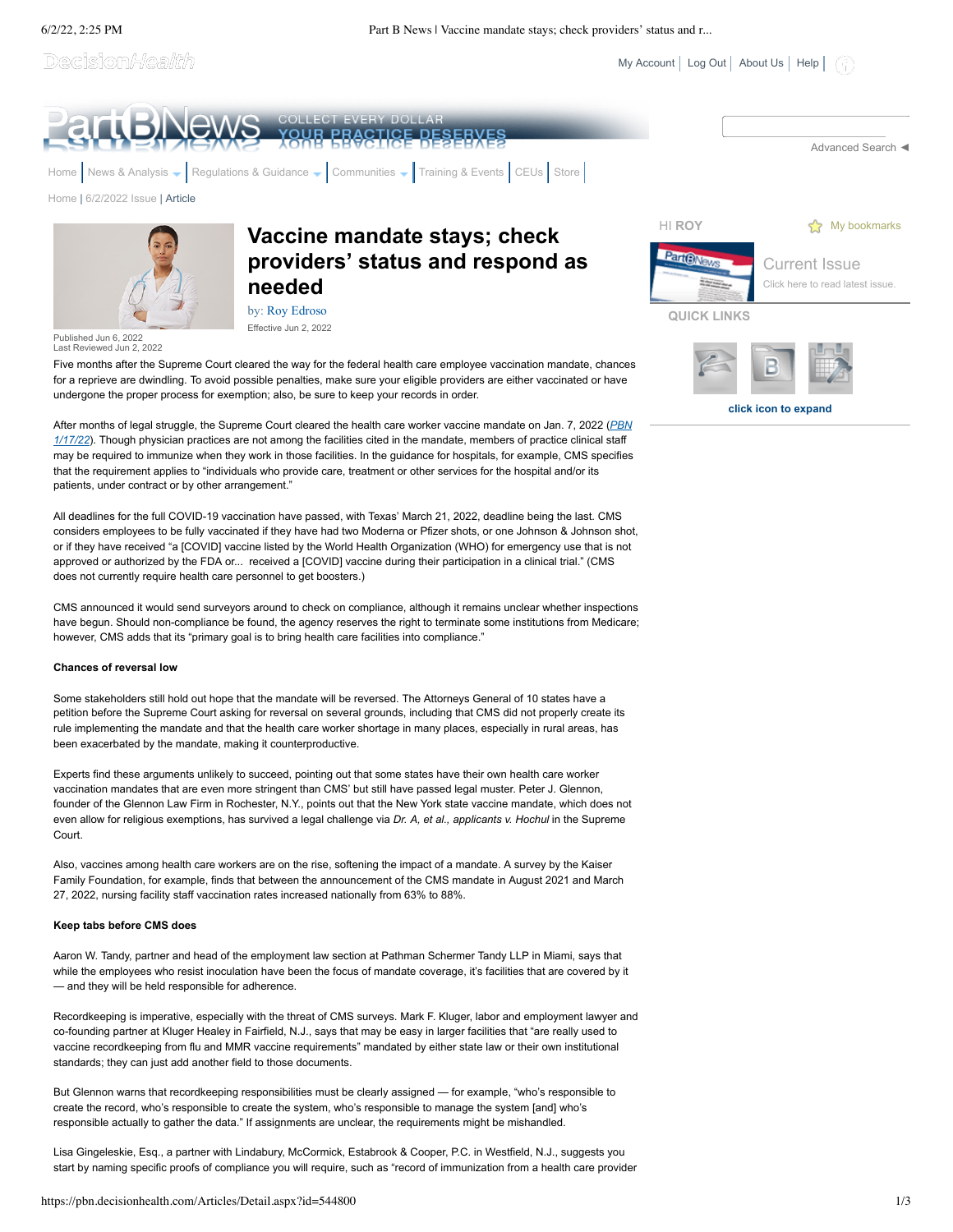or pharmacy, a copy of the COVID-19 Vaccination Record Card [or] a copy of medical records documenting the vaccination," and maintain copies of those.

## **Proper process for non-vaccinators**

Requests for exemption and accommodation must be submitted in writing "with sufficient details so that a decision can be issued," says Domenique Camacho Moran, a partner in the labor and employment practice of Farrell Fritz in New York City. "To minimize the risk of inconsistent decisions, practices may want to centralize the evaluation of exemption requests by designating a single individual or small team to consider the request and decide whether an exemption is warranted."

Moran advises creating a process for employees to request an exemption or temporary delay on religious or medical grounds based on applicable federal non-discrimination and civil rights laws and other protections, such as Title VII and the Americans with Disabilities Act (ADA).

"It's incumbent on the employees themselves to ask for that exemption," says Jacqueline Voronov, a labor and employment lawyer with Hall Booth Smith, P.C. in Saddle Brook, N.J. "The employer doesn't need to go chasing employees to confirm whether they want to seek an exemption. If an employee hasn't made a request for an exemption, the employer is within its rights legally to terminate their employment based on the employee's failure to abide by the mandate<sup>'</sup>

Nonetheless, you should notify your employees of the option and make sure your process is airtight, Voronov says. "The number one thing that usually comes back to bite employers is when they don't have written policies in place and they make things up as they go along," she says. "If rules are applied arbitrarily, an employee might say, you're only making me do this, you're not making somebody else in another protected class do it, so you're targeting me because of my protected characteristic. And that's when discrimination claims arise."

Voronov says the accommodation process under the mandate is similar to a typical ADA process (*[PBN 6/8/20](https://pbn.decisionhealth.com/Articles/Detail.aspx?id=531626)*). When an employee requests a religious accommodation, for example, the employer "has to assess whether the employee's asserted belief is a sincerely held religious belief or simply a personal choice; the latter would disqualify the employee from an exemption."

You would engage in an "interactive process" with the employee, which should be familiar to human resources professionals who have dealt with requested accommodations before. Finally, Voronov says, the employer must determine whether there is an accommodation that can be made without imposing an undue hardship on the facility.

If an employer has reason to doubt the belief, observance or practice is genuine, they can seek additional supporting information, but "they can't simply presume somebody is not a practitioner simply because they don't believe them," Tandy says.

If the accommodation is sought on medical grounds, "employers can ask for medical records and other information to identify the precise limitations resulting from the disability and the potential reasonable accommodation that could overcome the limitations," Tandy adds. If this passes, the employee still has to clear the undue-hardship barrier. Note: Employers are also not required to alter the essential functions of the job to provide an accommodation under ADA, Tandy says.

# **Can they sue?**

This doesn't mean an employee dismissed for failure to comply won't come after you. A lawyer in Minnesota, for example, has filed what he says is the first in an intended series of lawsuits on behalf of workers fired by the Mayo Clinic, which terminated employees because they failed to observe the Clinic's own vaccination requirements.

Among the claims in the first complaint by ex-employee Shelley Kiel: that the Clinic told employees "it is anticipated that a small number of staff will have qualifying religious exemption"; that the basis for medical exemptions was too narrow; that the medical exemptions they did allow were "conditioned upon submission to invasive, supervised weekly testing"; and that "there was no case-by-case analysis or individualized interactive process to discuss Plaintiff Kiel's exemption request or possible accommodation."

But if you follow your protocol in good faith, you stand a good chance of getting support from the courts if a denied accommodation leads to a challenge, according to Kluger. "There are a couple of cases from Boston hospitals out of the First Circuit that have upheld the undue-hardship defense for denying exemption requests under Title VII," he says. "And those cases upheld the hospitals' determinations that granting religious exemptions was an undue hardship."

"I've been advising clients, and the First Circuit really laid out, that there's a difference between working in health care and working in other places," Kluger says, "and in the former case the public needs to have a sense of confidence that their health care workers are vaccinated — and allowing unvaccinated workers in health care tends to reduce public confidence that the health care system is safe."

#### **Resources**

- CMS, "External FAQ: CMS Omnibus COVID-19 Health Care Staff Vaccination Interim Final Rule," updated Jan. 20, 2022: *[www.cms.gov/files/document/cms-omnibus-covid-19-health-care-staff-vaccination-requirements-2021.pdf](http://www.cms.gov/files/document/cms-omnibus-covid-19-health-care-staff-vaccination-requirements-2021.pdf)*
- CMS, "Guidance for the Interim Final Rule -- Medicare and Medicaid Programs; Omnibus COVID-19 Health Care Staff Vaccination," revised April 5, 2022: *www.cms.gov/medicareprovider-enrollment-and[certificationsurveycertificationgeninfopolicy-and-memos-states-and/revised-guidance-interim-final-rule-medicare](http://www.cms.gov/medicareprovider-enrollment-and-certificationsurveycertificationgeninfopolicy-and-memos-states-and/revised-guidance-interim-final-rule-medicare-and-medicaid-programs-omnibus-covid-19-health-care)and-medicaid-programs-omnibus-covid-19-health-care*